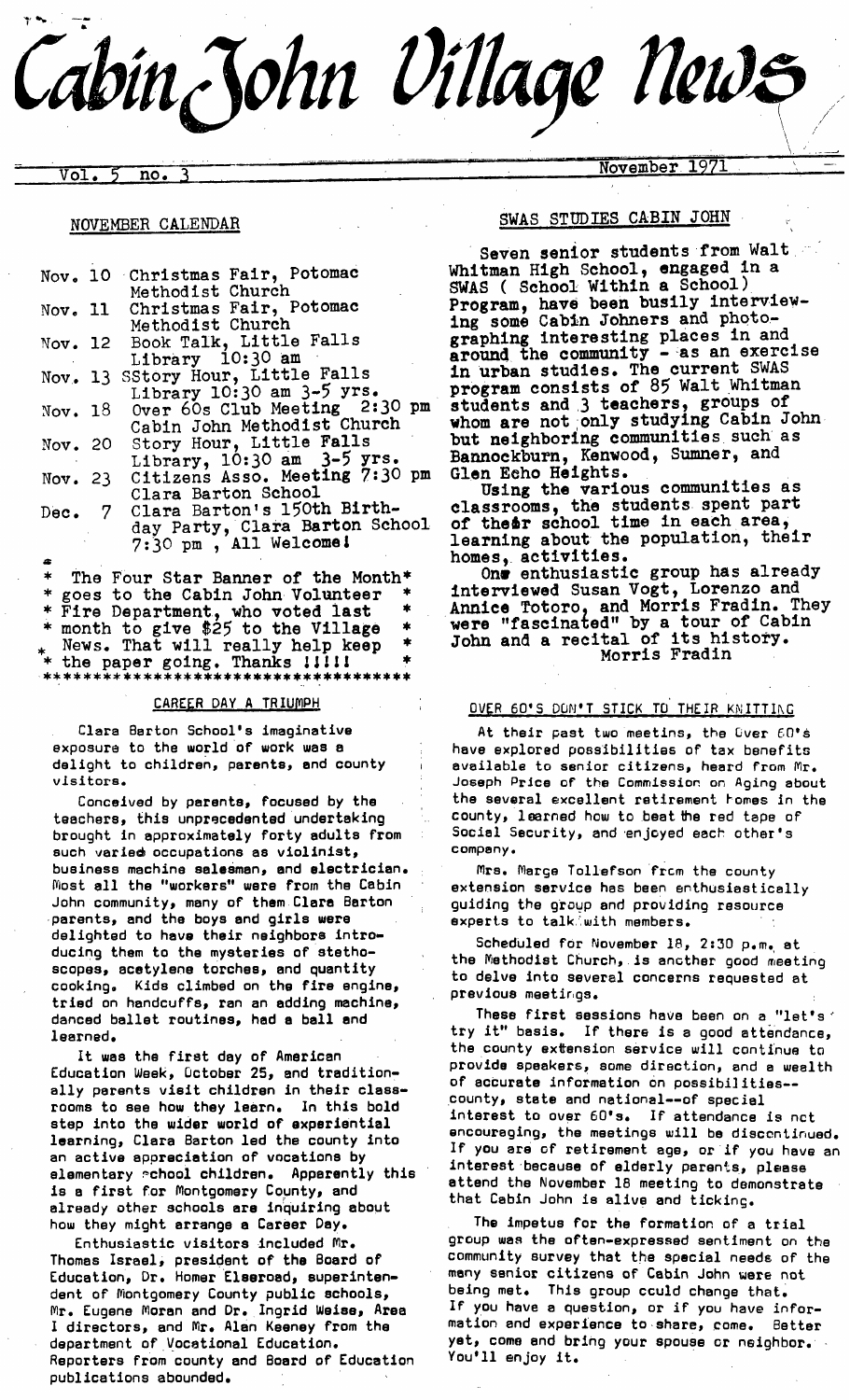Do you have any suggestions for the paper? Any ideas for articles? Let Barbara Clark know .. 229-6431.

Don't you have a recipe that people always ask for? Jot it down and send it to Mary McCusker 6509 76th Place, or phone it in to Frances Kandle at 229-3208.

Have you forgotton to send in your dollar subscription to the Village News】 Or have you forgotton to pay for an ad? Send your money to ... Susan Vogt, 6509 76th St. 229-6479.

Is there a volunteer somewhere to do my billing for the Commercial Ads? It's a monthly Job which doesn't take much time. And who would do some stapling once in a while? Also would someone type some things each month into columns? If you can do any of these things, please call Susan Vogt 229-6479

#### POTOMAC VALLEY HOMEMAKERS

The Potomac Valley Homemakers are taking part in the area-wlde Homemakers Christmas Disply on Friday and Saturday, Nov. 5 and 6. The Display will be shown at the Rockville Civic Center on Old Baltimore Rd. in Rockville from i0 am to 5 pm.

Another project for the group is baking cookies for the Veterans who are in the hospital. The next Potomac Valley Homemakers Meeting is on Monday, Nov. 22 at 11:30 in the Cabin John Gardens Community Center.

#### LITTLE THEATRE GROUP FORMING

Residents of Brookmont are currently forming a Little Theatre group and would Iorming a Little Ineatre group and would.<br>Welcome participants from Cabin John. Bannockburn Estates and Carderock They hope to create separate activities for different age groups from pre-schoolers ther for our mutual benefit, and make<br>to adults. There will be jobs for every-<br>politics work for the people and one who is interested, even for those who do not wish to act.

The inaugural meeting for parents and adults to formulate the groups held at 6034 Broad Street, Brookmont

on Tues. Oct. 26. Anyone interested in Joining in should call Mrs. Carmen Schein 229-2075 or 558-2180 or Mrs. Barbara Meier 229-0232 for further information/

ps The Village News editor has forms to fill out for the Little Theatre  $project,$ To obtain one, call Susan Vogt 229-6479.

# LITTLE FALLS LIBRARY

There will be a Book Discussion at the library on Nov. 12 at 10:30 am. The book to be discussed is Heilein's Stranger in the Stranze Land.

The Children's room is having two Story Hours,~one on Nov. 13 at 10:30 am andone on Nov. 20, also at 10:30;! The Story Hours will last for  $\frac{1}{2}$  hour and all 3 to 5 year olds are invited. Please pre-register.

# CHRISTMAS BAZAAR IN POTOMAC

If what you want for Christmas is something beautiful, delicious, original, or hand-made, you'll find it at the Potomac United Methodist Church's Christmas Wish Bazaar. The title of this year's bazaar, which wall be held Nov. lOth and llth in the Parish House at the corner of South Glen and Falls Rd. in Potomac, was taken from a Christmas greeting that appeared in the Virginia Almanac in 1760, and sets the colonial theme of the event. Hours will be l0 am to 9 pm Wed. and I0 am to 6 pm on Thursday.

For refreshing the shopper, "ye Luncheon Feaste" will be served from llam to 2 pm. "Innocent Diversion" for the small fry will be furnished by "Topper ye Magician" at 3:30 and 4:30, Thursday.

#### OPEN LETTER FROM JUDY T OTH

When someone says Cabin John is a very special place to live, I think he means that Cabin John is full of a lot of very special people who work together and somehow, despite all our differences, have created a real sense of community. Last Mon. evening, I had the very best first hand experience with how great you all are. It meant a great deal to me that so many registered Demo**crats (and some Republicans too)** came over to the school to vote for me for Democratic Precinct Chairman.

I have always regarded the precinct chairmanship as more than a technical party Job where one extracts the maximum amount from the precinct. I have, rather, always considered it a form of ombudsman, to use as a means to help the community and individuals as problems arise. Precinct 7-3, as you know, included not only Cabin John, but South. I hope during the next four benefit, and mare politics work for the people and the issues that help build great communities like ours.

What I am trying to say is "THANKS". Please remember that I am always here to help you whatever the problem. Feel free to call me either at home (229-8586) or at the office (483-5123). *!/I//I/I/I/11/I//I///111/I/I/!;¢/I* 

#### VFW PARTY

Last Saturday night, October 30, the Cabin John post of the Veterans of Foreign Wars held an Early Bird buffet supper and dance for those members who had paid their dues for the forthcoming year. Commander Lofty Sterbard performed his genial host duties with grace and enthusiasm. The ladies provided more than a starving fat men could eat in the way of a buffet supper, and even the drinks ware on the house. Members and their wives enjoyed their friends and welcomed strangers. Dancing to country end western music ended e happy evening.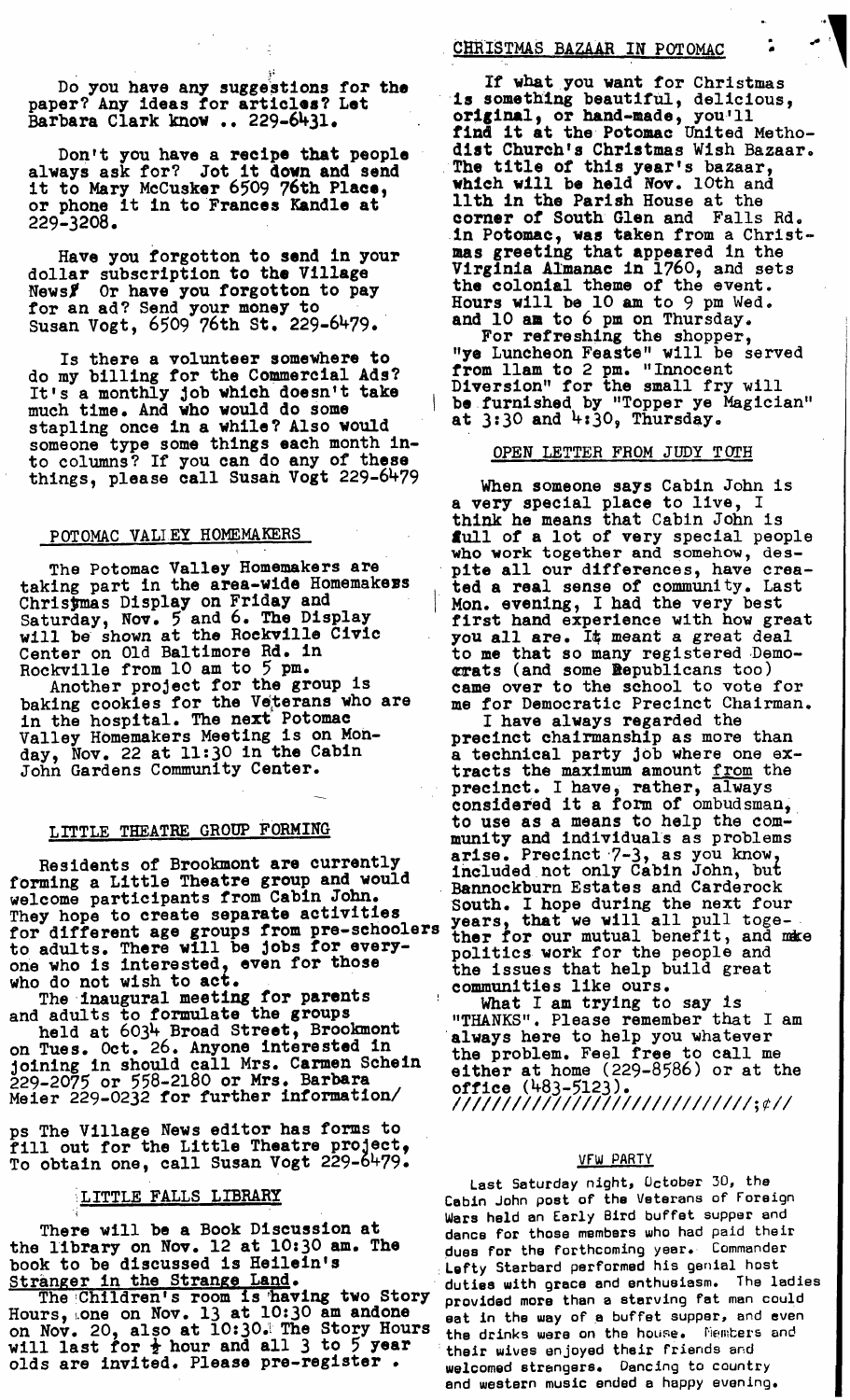# CABIN JOHN COMMUNITY SURVEY

| Number of surveys returned and tabulated                                          |             |                              | <u>269</u>                                                                                                       |
|-----------------------------------------------------------------------------------|-------------|------------------------------|------------------------------------------------------------------------------------------------------------------|
| People living in                                                                  |             |                              | Apartment 5 House owned 234 House rented 25<br>Needs rooms 21                                                    |
| Residence meets needs                                                             |             | <u>224</u><br><b>Yes</b>     | <u>भ्रम</u> ।<br>No<br>Needs repair 27                                                                           |
| People planning to leave<br>Inconvenience 3<br>Friends etc. elsewhere 3           | <u> 25 </u> | due to:<br>Other:            | Better housing elsewhere 9<br>High taxes, job transfer, poor<br>services, lack of stores, tough kids             |
| People planning to stay<br>If fixed up<br>72<br>Due to work<br>138<br>Convenience | <u> 170</u> | due to:<br>Friends<br>Other: | 82<br>Rural atmosphere, beautiful setting,<br>diversity of people, family here,<br>not built up, friendly people |
| Owners property for sale $5$                                                      |             | Rent                         |                                                                                                                  |

The Cabin John Community Questionnaire is now tabulated into some very interesting statistics. On the next three pages the results of the Survey are given, both in numbers and with some explanation. I think you will all find it interesting to see the town's reaction to various issues.

In the months to come, there will be discussion about this data, and an effort to give some form to our future Cabin John Plan. Getting involved with this process will be fun and important for people from all parts of Cabin John. Don't let the hard work go down the drain plan to participatell!

First of all it should be said that a  $55%$  return rate (269 out of  $505)$ is exceptionally good, and points out how hard the community worked together on this project. The average rate of return, considered good on a questionnaire of this sort is only 30%. +

In this firat section, it is evident that only a very small number of people indicated that they intended to leave Cabin John. Less than 17% thought their houses needed repair or more rooms, although on the page for comments many people indicated that their neighbors' houses could stand some work.

The length of residence in cabin John shown by the bar graph is at first glance surprising. One would not expect to have so many new people in proportion to the total population. However, the Carderock subdivision which is less than four years old, is included within the Cabin John boundries, and that probably accounts for many of the newer residents. The newest resident to send back a survey had lived here Just 6 weeks, while the oldest resident has been here for over 60 years.



.''•..,.

PREPARED BY DEPARTMENT OF COMMUNITY DEVELOPMENT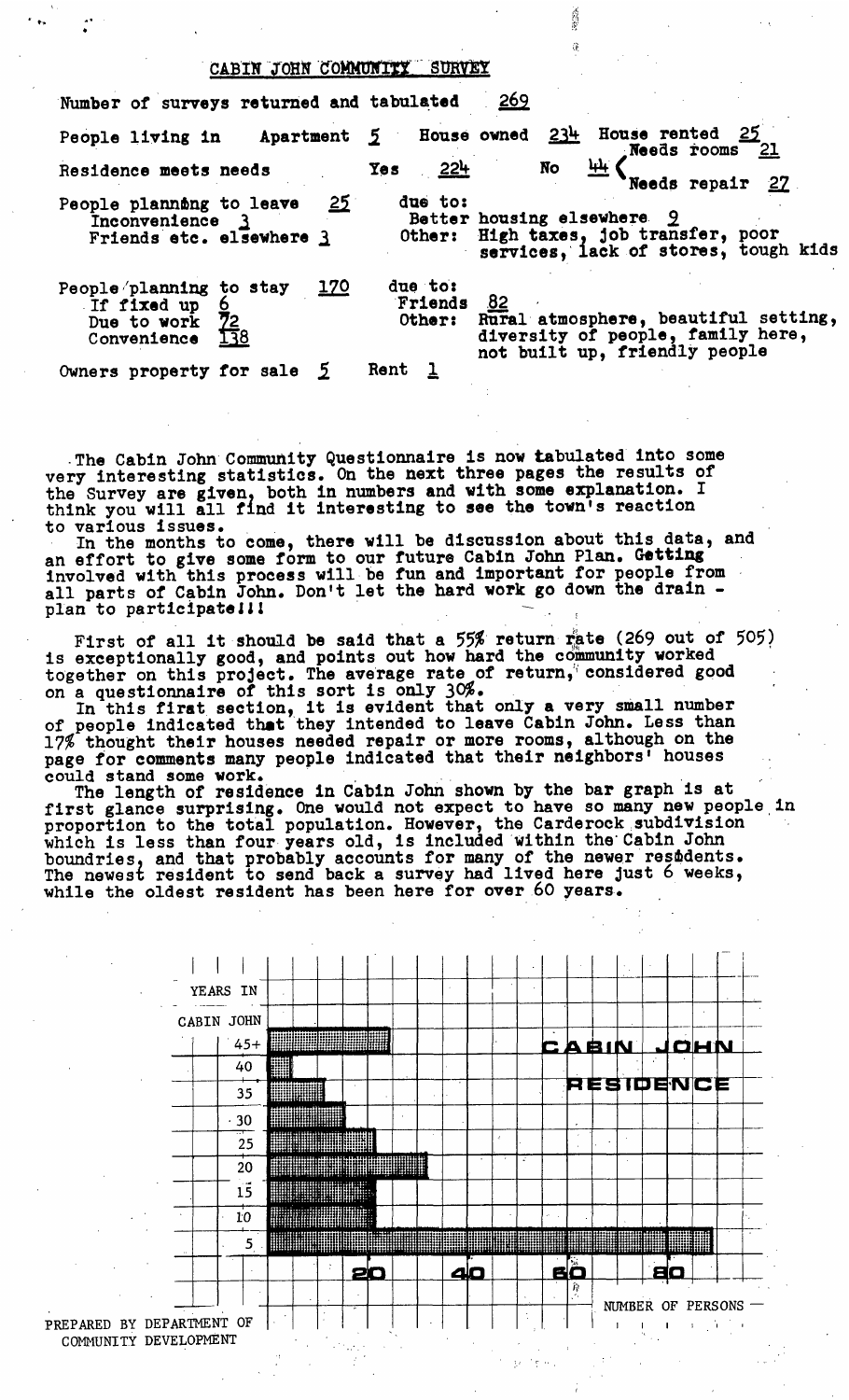

The Land Use portion of the Survey is fairly sely-expaanatory, especially with the graphs of each tract. In the "Other" catagories throughout the Survey, the most frequently mentionned suggestions are the ones listed on the tal]y sheet. Many people had individuaE ideas, and a record of all suggestions has been kept.

On particular land use, a large number of people indicated an interest in using each tract in a variety of ways. In other words, putting <u>some</u> low income, some higher income, some park, and some commercial development all on one tract, or combining a few townhouses or apartments with single family dwellings was a frequently mentionned idea.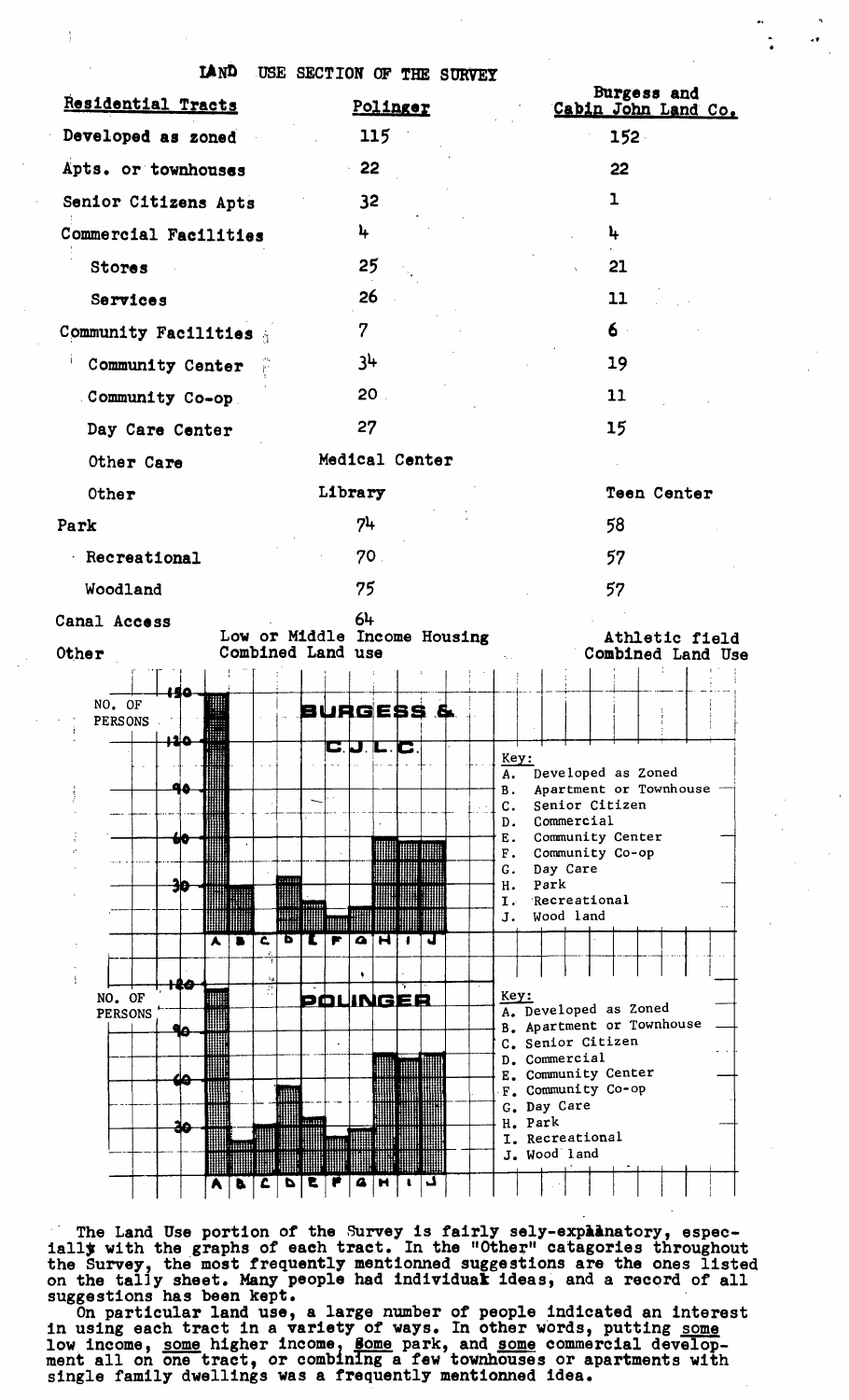| <b>Housing</b>             | 12                                                                                              |
|----------------------------|-------------------------------------------------------------------------------------------------|
| Other                      | Museum for area lore                                                                            |
| Day Care Center            | 25                                                                                              |
| Community Center           | 41                                                                                              |
| Library                    | 98                                                                                              |
| Co-op Store                | 53                                                                                              |
| Community Facilities       |                                                                                                 |
| Other                      | Family restaurant, grocery store, drug store,<br>small shopping center, teen center, laundromat |
| Gas Station                | 73                                                                                              |
| Banking                    | 60                                                                                              |
| <b>Stores and Services</b> | 124                                                                                             |
| Commercial Tract           | <u>Tuohey</u>                                                                                   |
|                            |                                                                                                 |
|                            |                                                                                                 |
| đ<br>Δ                     | PREPARED BY DEPARTMENT OF<br>g. Day Care<br>COMMUNITY DEVELOPMENT<br>e<br>p                     |
|                            | e. Library<br>f. Community Center                                                               |
|                            | c. Gas Station<br>d. Co-op                                                                      |
| 70                         | a. Stores & Service<br>b. Banking<br>打一                                                         |
|                            | Key:                                                                                            |
| <b>PERSONS</b>             |                                                                                                 |
| NO. OF                     | TUOHEY                                                                                          |

With respect to the commercial development on the Tuohey tract, a small tastefully designed shopping center had a large number of supporters. Many of the people who voted to have the restaurant leave, said they would want it to remain if it were a family-type restaurant.

~llll~llllllll lIIII II IIIl~I Ill 1 I~1111111~1 II11 ~I 1I I111 1 I I 1 lI.l I I 11111 II 111 1 I I ~ 11 I ~ \_\_ . 11 1~ . ~ ~ ...... 11 .....

#### **COME, SEE, MEET DAVID A. RICHIE**

Never heard of this quiet, nice-looking young man of 39?

Well, he happens to be the new superintendent of the George Washington Memorial Parkway that forms the southern boundry of Cabin John.

He'll speak to us at the next meeting of the Cabin John Park Citizens Asso., 7:30 pm Nov. 23 at the Clara Barton School. His subject: What's in Store for us along the area between Glen Echo and Great Falls. Any questions? Any problems? Ask Dave Richie! Also scheduled to be present is a representative of MNCP&P to answer questions.

Last month the Citizens Asso. aired the findings of the Cabin John Survey, with three members of the Community Development Office there to give an analysis of the data.

#### PTA AND CITIZENS ASS0. COMBINE IN DEC.

Besides a good old fashioned hoedown square dance, birthday cakes in celebration of Clara Barton's 150th Birthday, and an all around party atmosphere, Dec. 7 at 7:3Opm promises to be a memor able event for Cabin Johners of all ages The combined PTA and Citizens Asso. Holiday meeting will include nostalgic remembrances by neal Potter (Cabin-John-Boy-Who-Made-Good). now a County Council man, and Guy Jewell (first principal of the Cabin John-Glen Echo School) who Just retired from Montgomery County's School system after 50 years. Also invited: Buzzy Potter, Neals builder brother, Daniel and Mrs. Humphrey (who built the famous rammed earth house at the end of 75th St., Dick and Mrs. Armstrong (Cabin John author's son), Loretta Tuohey Hall, Mrs. Charlotte Bortz "Cabin John Smith's" daughter, and all the rest of us. Plan to be there for FUN

诗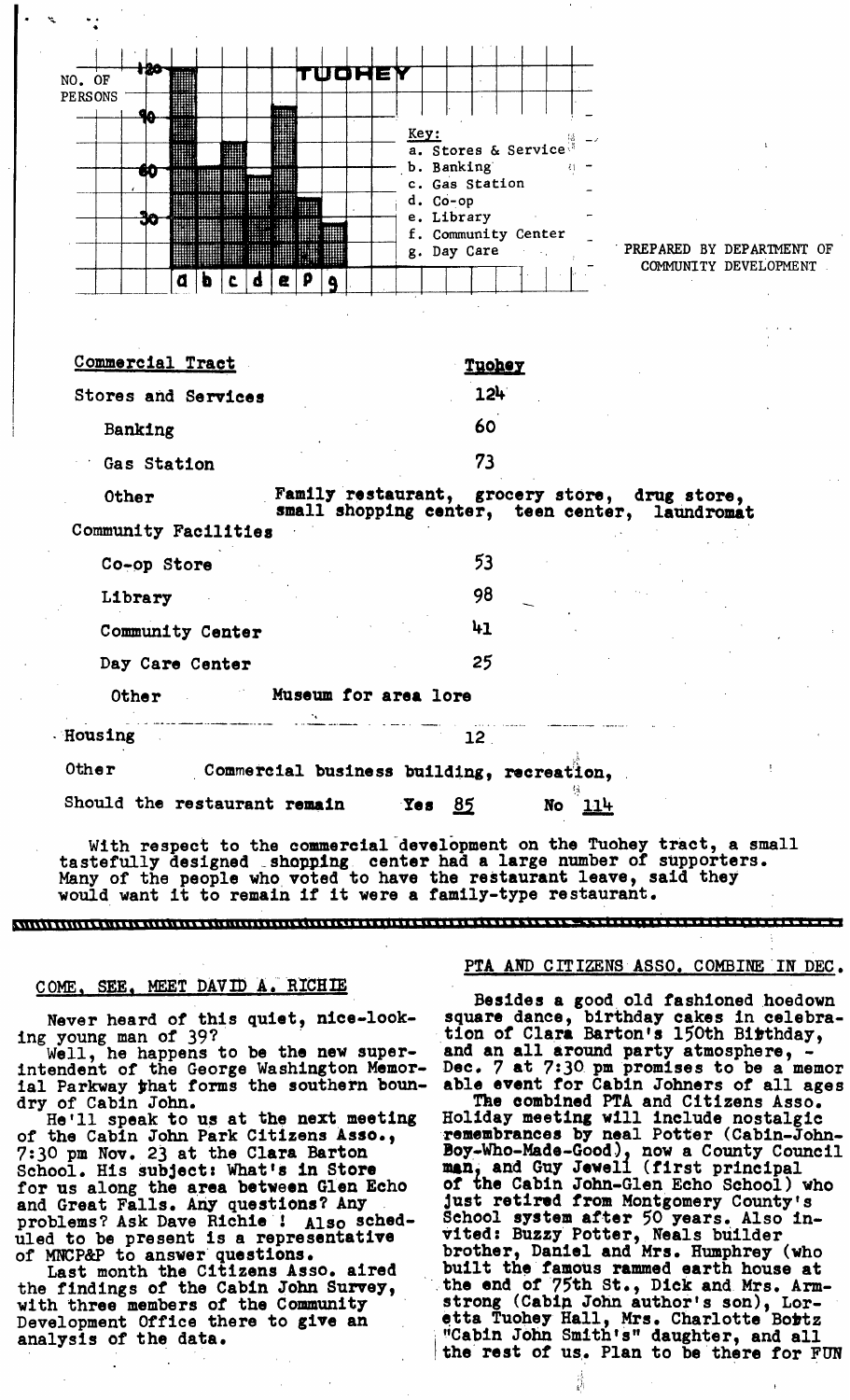| SERNICES!<br>HOW DO YOU<br><b>NATE</b><br>てま | <b>TOLLOVE</b>                | $\overline{Z}_{\Omega}$<br>$\tilde{Z}$ | アのラ<br>コロエ     |                                      |
|----------------------------------------------|-------------------------------|----------------------------------------|----------------|--------------------------------------|
| Access<br>to River and Canal                 | $\frac{1}{2}$<br><del>հ</del> | $\frac{44600}{113}$                    | $\frac{6}{9}$  | $\frac{\text{200}}{\text{8}}$        |
| Air Water, & Noise Pollution                 | $\vec{v}$                     | (၂<br>၅                                | —<br>N         | $\boldsymbol{\delta}$                |
| boy Lare                                     | $\boldsymbol{\mu}$            | <u>ب</u><br>پ                          | 22             | $\frac{1}{2}$                        |
| Enforcement of Existing Housing (odes        | $\mathbf{a}$                  | ل<br>لما                               | ع<br>م         | $\boldsymbol{\infty}$                |
| <u>Health Sarvices</u>                       | $\overline{\overline{o}}$     | $\frac{18}{1}$                         | <b>9t</b>      | لى'<br>ف                             |
| <u>Hospita</u>                               | ပ္တ                           | $\overline{\omega}$<br><u>م</u>        | $\frac{2}{6}$  | <b>თ</b><br>6                        |
| Police Protection                            | ပါ<br>ပ                       | $\tilde{\bm{w}}$                       | ႕<br>00        | $\overline{\mathbf{Q}}^{\mathsf{T}}$ |
| Rublic<br>Iranspartation                     | <b>ဟု</b>                     | $\overline{\mathbf{o}}$                | $\overline{4}$ | ごと                                   |
| <b>POTKS</b>                                 | 9f                            | $\blacklozenge$                        | V)<br>O        | $\downarrow$                         |
| Diaygrands                                   | <u>ب</u><br>پا                | $\overline{\mathbf{\omega}}$           | $\frac{1}{2}$  | $\overline{\mathbf{y}}$              |
| MacAtthul Blud.<br>Maiatenance               | ᆠ                             | 5S<br>R                                | $\frac{1}{6}$  | 2<br>2                               |
| shed street and maintenance                  | $\sigma$                      | $\overline{O}$<br>$\mathbf{\check{v}}$ | 83             | <b>V</b>                             |
| bodal<br>Elementary                          | トー                            | $\boldsymbol{\omega}$                  | $\frac{8}{10}$ |                                      |
| Soulers-<br>Sapitatu                         | $\bar{\sigma}$                | $\overline{\mathbf{u}}$                | 8              | $\overline{\mathbf{u}}$              |
| SOULOCS-<br>Lidra<br>B                       | $\overline{\mathbf{v}}$       | $\mathbf{g}$                           | <u>م</u>       | $\overline{0}$                       |
| Sidewalks                                    | $\boldsymbol{\sigma}$         | უ<br>ჯ                                 | <b>O</b><br>0  | ၂<br>ဟ                               |
| Street<br>Curbing                            | $\vert \mathbf{v} \vert$      | u<br>4                                 |                | 59                                   |
| <b>SHRect</b><br>$\frac{1}{2}$               | —<br>თ                        | n<br>N                                 | <b>տ</b>       |                                      |
| <b>PULLAN WC</b><br>bol                      | ้<br>จ                        | $\frac{1}{\alpha}$                     | (၂<br>(၂       | u<br>P                               |
| LODE<br>Kenoval                              | <b>ပြ</b>                     | <b>구</b><br>00                         | 28             | D                                    |
| DXC2                                         | سے<br>سے                      |                                        | ب<br>م         |                                      |
| DOSP<br>Collection                           | <u>ပ</u> ါ                    | ー<br>の                                 | <u>یں</u><br>م | Ń                                    |
| Welfare Services                             | ကြ                            | $\overline{\mathbf{v}}$                |                | $\overline{\mathbf{M}}$              |

The last page of the Cabin John Community Survey was included so that the  $\,$ residents could rate the county services offerred to them. In looking at these statistics, several things should be noted. The things with the fewest number of total responses were often the things which fewer people knew about - such as Day Care or Welfare Services. Opposite these things, many people wrote in "Don't Know". Correspondingly, the items with the highest number of opinions registered were often things which we all deal with every day. MacArthur Boulevard won hands down as the item which almost everyone had an opinion about. Following that were Sidewalks, Access to the Canal, Street lights, and Puplic Transportation. But remember that these are not necessarily problem areas - just areas where people have an opinion one way or another. For instance, of the people responding to it, Access to the Canal was deemed Excellent or **a**dequate by 2/3.

Also to be noted, some of the items to be rated turned out to be unratable given the choices• For instance, many people wrote in "Too High"" after Taxes instead of rating them Excellent, adequate, inadequate or none. Consequently, these areas seem to be of little concern when one looks only at the number of responses In truth, taxes received the most number of comments on the side. (Who is it who pays no taxes at all?) .....

There were also many wrltten comments in the Surveys which will be reprinted • in the later Issues of the Viliage News. Watch for them - in some ways they say a lot more than the hard cold numbers.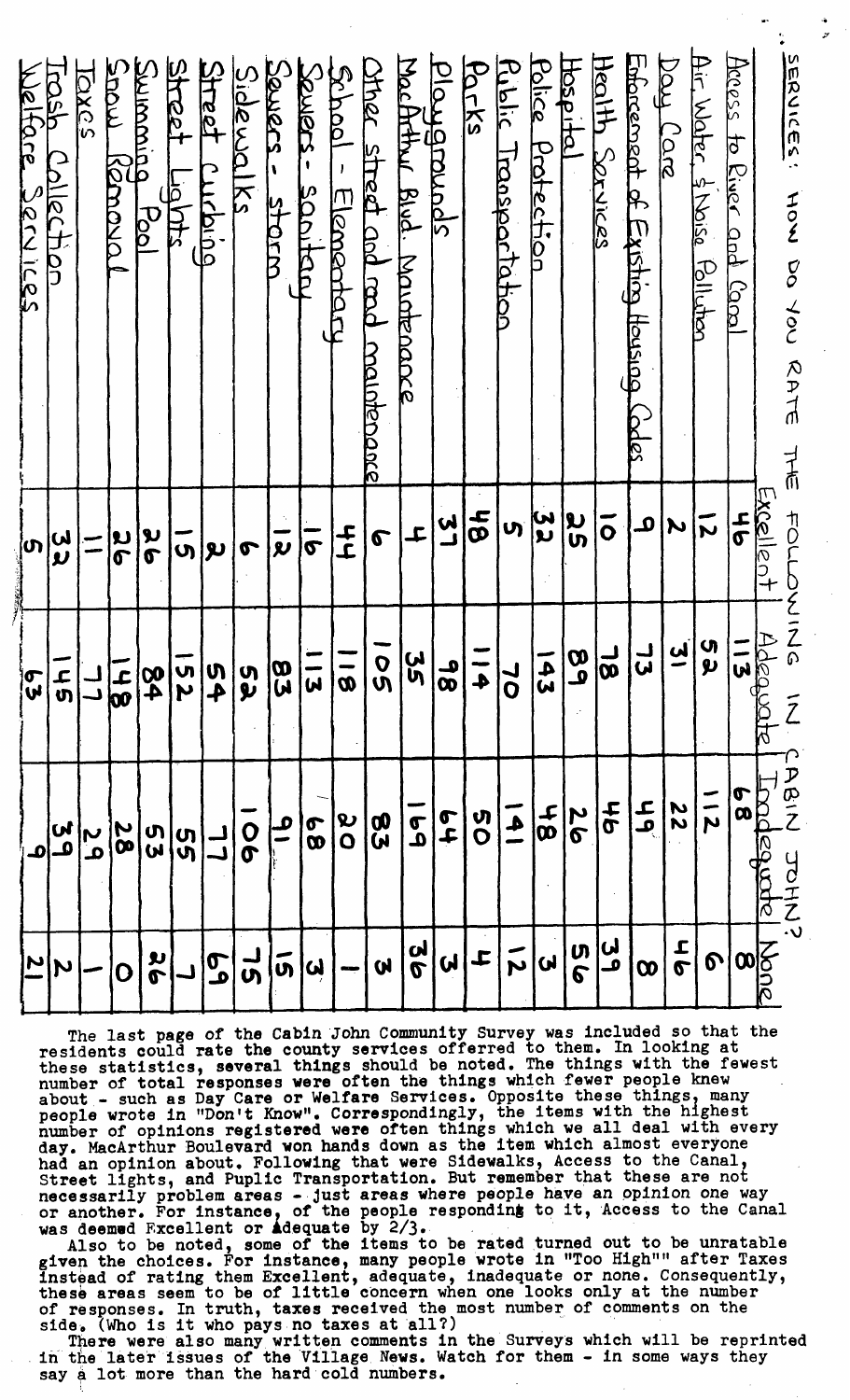#### IN.THE NOVEMBER GARBEN

 $\bullet$ 

November, the Indian Summer month was known by many of Americans original inhabitants as the Mad Moon. Following the Moon of Falling Leaves of late October, leaf falling is now complete and by the end of the month there may even be a little light snow.

Leaves should be raked from lawns and flower beds. If left on lawns the matted leaves will kill grass roots and leave unsightly bare spots in the lawn. Matted leaves in the flower beds may choke out early spring bulbs or distort their stems as they push around and through the matting.

After raking fallen leaves into piles they may be disposed of in any of the following ways:

I. Force them into plastic bags to be **carried away by the trash.** 

2. Use them to fill gullies on your property caused by soil erosion. 3. Chop or shred with lawn mower or leaf shredder and use them:

a. to mulch chrysanthemums and other tender plants b. to add to your compost heap. Unchopped leaves may be used in compost but decay more slowly.

Chrysanthemums to be wintered over outdoors shouldbe cut back to within 3" and mulched lightly after the ground freezes.

A properly applied mulch is a<br>ter protection. It should not winter protection. be put on until after the ground freeze ;. The object of applying a mulch after the ground freezes is to keep the ground frozen throughout the winter, preventing intermittent thawing which exposes roots, often killing them.

If any gladioli, montbretias, acidantheras or ismenes are s till undug, dig them promptly.

Before the ground freezes, plant all the spring blooming bulbs not planted last month. Measure depth from the bottom of the bulb. \* Some generally recommended depths are: large tulips, 8-10"; small tulips, 4-6"; daffodils, 6"; Dutch, iris, 5-6"; and crocus, grape hyacinths, small scillas, snowdrops and chionodoxa. 2-4".

For extra early bloom in the annual garden next yeaa sca**tter** seeds of California and Shirley

poppies, nicotiana, snapdragons, cosmos, calliopsis, portulaca and calendulas on loosened soil. Do not rake or cover. The weather will do it.  $\,$ 

Replace labels *that* are, missing and rewrite any that are faded while you can still remember what the plants are. Be sure all are tied on firmly or well anchored in the g round.

Theresa P. Jessup

# RECIPE LADY'S FILE

#### Suzi's Good Pumpkin Pie

Make a 9" pie shell and bake it at 450 degrees for 8 minutes until lightly browned.

Preheat oven to 350 degrees.

 $3 - e$ ggs 1 can (1 1b) pumpkin **~** C. light brown sugar  $\frac{1}{2}$  C. granulated white sugar I tap. cinnamon tsp. ginger tsp nutmeg  $1/8$  tsp ground cloves: tap. salt ~/4 C. milk •  $\frac{1}{2}$  C. Heavy cream

Beat eggs slightly, add solids. Mix until well blended. Slowly add milk and cream stirring constantly. Pour into pie shell. Bake 60 - 70 minutes. Serve with whipped cream.

*i/i/i/////////i//i///i/////////////i//*  VILLAGE NEWS STAFF

Susan Vogt, editor Barbara Clark, Features Janet Hutchinson, News Frances Kandle  $-229 - 6479$ 229-6431 229-6144. 229-3208 Recipes  $229-3830$ Mary McCusker Theresa Jessup, Gardening Morris Fradin, Articles

*W/1/t/t/1/////////////////////////////* 

# PTA NEEDS FROM THE COMMUNITY

More ibrary Volunteers are needed to work at the Clara Barton School Library from  $11:30$  am to  $12:30$  pm on any weekday. This involves supervising and getting to know the children who elect to come to the library and play games rather than going outside. You needn't be a parent of a child at the school to volunteer for this opportunity. Please call Barbara Gesswein if you're  $interested$  at  $229-8146$ .

Also a rug is needed for the School library to replace the one there  $now.$ if you have a rug in your attic which you're not using, why not donate it to the school? It would surely be appreciated.

# *!11111111111111/1ilt111111111111111111*

### **ECO\*TIPS**

/

Are you really up-to-date on ecology? Do you recycle your trash at the Little Falls Mall on the weekends. There are lots of volunteers to help unload your car, and you can recycle all your newspaper, glass, aluminum, and hi\*metal cans (with both' ends removed) Be sure all cans and jars are clean, You can really'd0 your blt for ecology by recycling. •